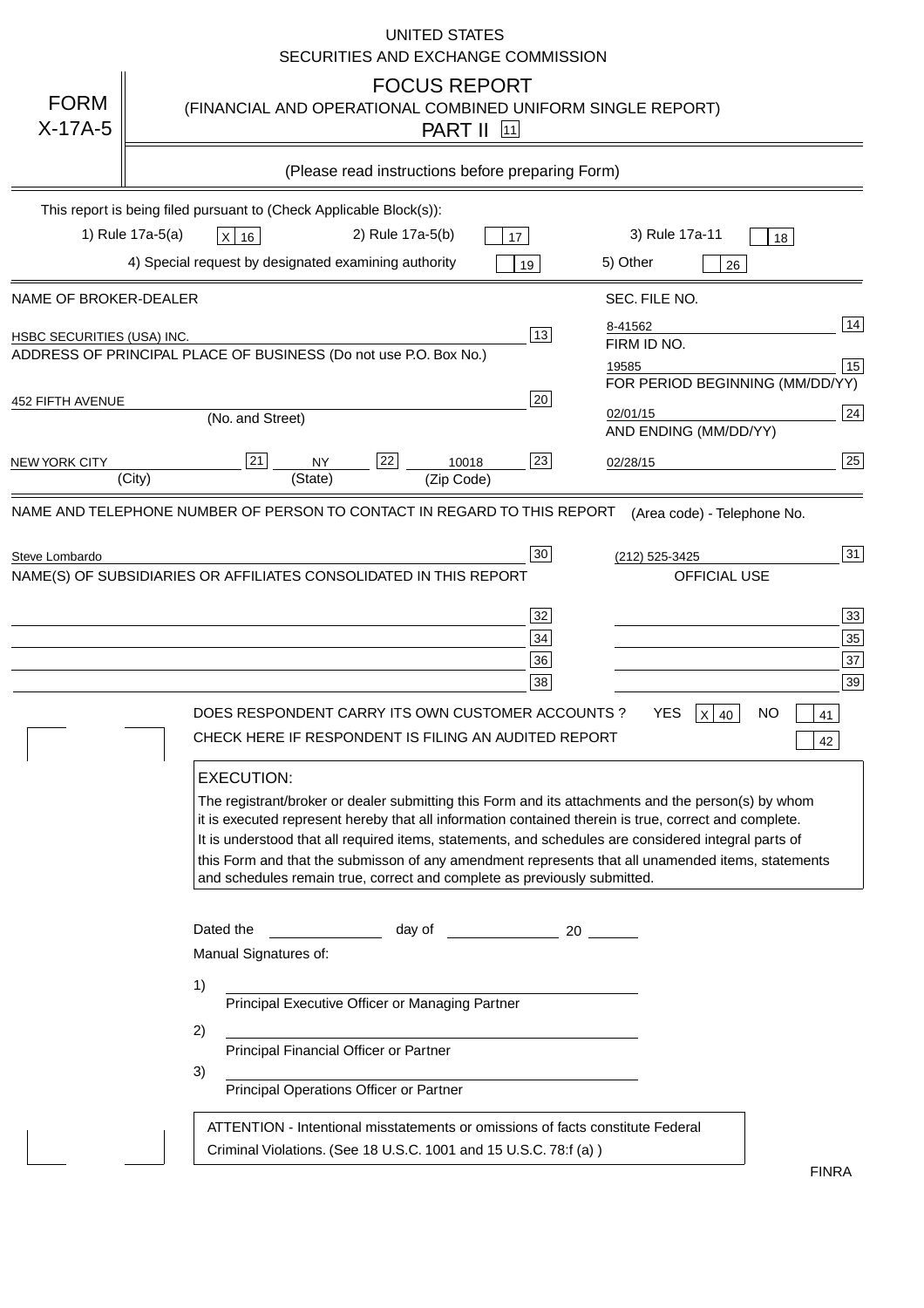## SUPPLEMENT TO FINANCIAL AND OPERATIONAL COMBINED UNIFORM SINGLE REPORT PART II

BROKER OR DEALER

HSBC SECURITIES (USA) INC.

02/28/15

as of

# STATEMENT OF SEGREGATION REQUIREMENTS AND FUNDS IN SEGREGATION FOR CUSTOMERS TRADING ON U.S. COMMODITY EXCHANGES

| SEGREGATION REQUIREMENTS (Section 4d(2) of the CEAct)                                       |                   |                        |        |
|---------------------------------------------------------------------------------------------|-------------------|------------------------|--------|
| 1. Net ledger balance                                                                       |                   |                        |        |
| A. Cash                                                                                     | \$                | $(188, 877, 220)$ 7010 |        |
| B. Securities (at market)                                                                   |                   | 645,133,142 7020       |        |
| 2. Net unrealized profit (loss) in open futures contracts traded on a contract market       |                   | 515,973,456 7030       |        |
| 3. Exchange traded options                                                                  |                   |                        |        |
| A. Add market value of open option contracts purchased on a contract market                 |                   | 99,773,211 7032        |        |
| B. Deduct market value of open option contracts granted (sold) on a contract market         |                   | 8,502,119) 7033        |        |
| 4. Net equity (deficit) (add lines 1, 2, and 3)                                             |                   | 1,063,500,470 7040     |        |
| 5. Accounts liquidating to a deficit and accounts with debit balances                       |                   |                        |        |
| - gross amount                                                                              | 7045<br>1,291,866 |                        |        |
|                                                                                             |                   |                        |        |
| Less: amount offset by customer owned securities                                            | 1,261,926) 7047   | 29,940                 | 7050   |
| 6. Amount required to be segregated (add lines 4 and 5)                                     | \$                | 1,063,530,410 7060     |        |
| FUNDS IN SEGREGATED ACCOUNTS                                                                |                   |                        |        |
| 7. Deposited in segregated funds bank accounts                                              |                   |                        |        |
| A. Cash                                                                                     |                   | 22,380,868             | 7070   |
| B. Securities representing investments of customers' funds (at market)                      |                   | $\Omega$               | 7080   |
| C. Securities held for particular customers or option customers in lieu of cash (at market) |                   | 87,127,945             | 7090   |
| 8. Margins on deposit with derivatives clearing organizations of contract markets           |                   |                        |        |
| A. Cash                                                                                     | \$                | 244,083,019 7100       |        |
| B. Securities representing investments of customers' funds (at market)                      |                   | 158,217,505 7110       |        |
| C. Securities held for particular customers or option customers in lieu of cash (at market) |                   | 558,005,197 7120       |        |
| 9. Net settlement from (to) derivatives clearing organizations of contract markets          |                   | (25,094,987)           | 7130   |
| 10. Exchange traded options                                                                 |                   |                        |        |
| A. Value of open long option contracts                                                      |                   | 99,773,211             | 7132   |
| B. Value of open short option contracts                                                     |                   | 8,502,119 7133         |        |
| 11. Net equities with other FCMs                                                            |                   |                        |        |
| A. Net liquidating equity                                                                   |                   | 33,039,635 7140        |        |
| B. Securities representing investments of customers' funds (at market)                      |                   |                        | 7160   |
| C. Securities held for particular customers or option customers in lieu of cash (at market) |                   |                        | 7170   |
| 12. Segregated funds on hand (describe:                                                     |                   |                        | 0 7150 |
| 13. Total amount in segregation (add lines 7 through 12)                                    |                   | 1,169,030,274 7180     |        |
| 14. Excess (deficiency) funds in segregation (subtract line 6 from line 13)                 | S                 | 105,499,864 7190       |        |
| 15. Management Target Amount for Excess funds in segregation                                | \$                | 50,000,000 7194        |        |
| 16. Excess (deficiency) funds in segregation over (under) Management Target Amount Excess   | \$                | 55,499,864 7198        |        |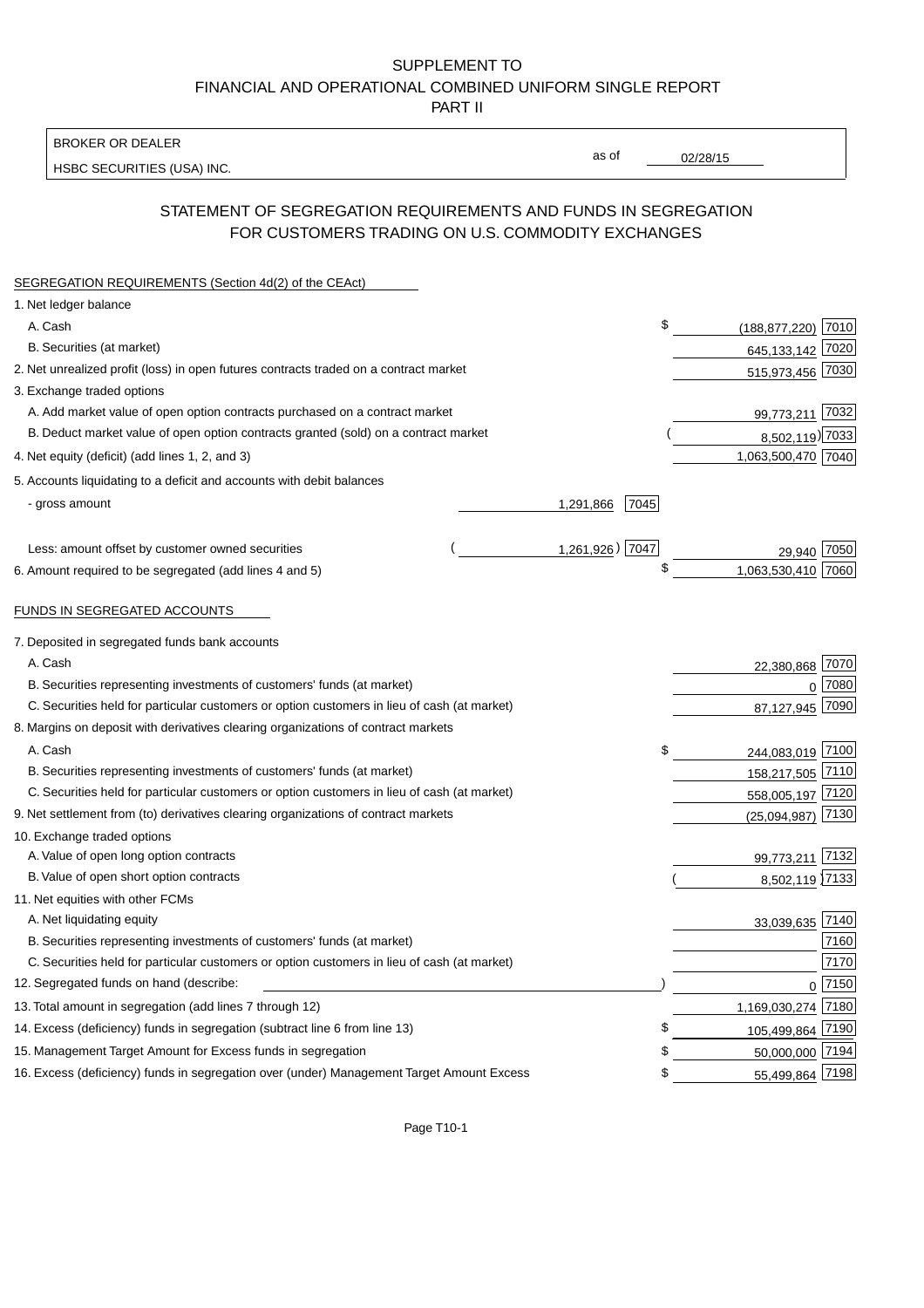# SUPPLEMENT TO FINANCIAL AND OPERATIONAL COMBINED UNIFORM SINGLE REPORT

PART II

|                                                   | .  |           |                                                                                                                   |
|---------------------------------------------------|----|-----------|-------------------------------------------------------------------------------------------------------------------|
| <b>BROKER OR DEALER</b>                           |    |           |                                                                                                                   |
| HSBC SECURITIES (USA) INC.                        |    |           | 02/28/15<br>\$<br>7200<br>0<br>7230<br>$\Omega$<br>0 7240                                                         |
|                                                   |    |           |                                                                                                                   |
| 1. Amount required to be segregated in accordance |    |           |                                                                                                                   |
| with Commission regulation 32.6                   |    |           |                                                                                                                   |
| 2. Funds in segregated accounts                   |    |           |                                                                                                                   |
| A. Cash                                           | \$ | 7210<br>0 |                                                                                                                   |
| B. Securities (at market)                         |    | 7220<br>0 |                                                                                                                   |
| C. Total                                          |    |           |                                                                                                                   |
| 3. Excess (deficiency) funds in segregation       |    |           |                                                                                                                   |
| (subtract line 2.C from line 1)                   |    |           |                                                                                                                   |
|                                                   |    |           | as of<br>STATEMENT OF SEGREGATION REQUIREMENTS AND FUNDS IN SEGREGATION<br>FOR CUSTOMERS' DEALER OPTIONS ACCOUNTS |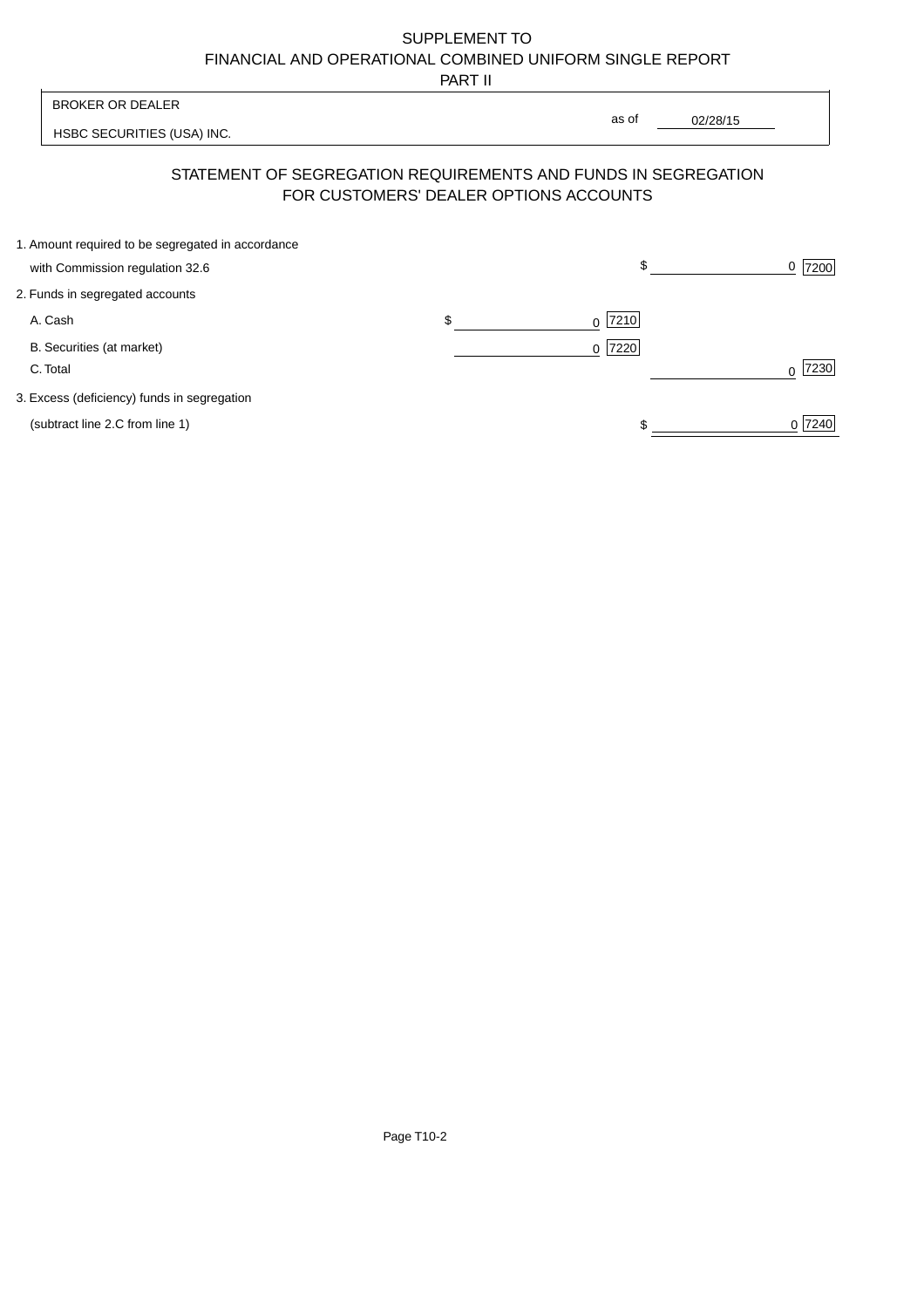SUPPLEMENT TO FINANCIAL AND OPERATIONAL COMBINED UNIFORM SINGLE REPORT

PART II

| <b>BROKER OR DEALER</b>    |       |          |
|----------------------------|-------|----------|
| HSBC SECURITIES (USA) INC. | as of | 02/28/15 |
|                            |       |          |

## STATEMENT OF SECURED AMOUNTS AND FUNDS HELD IN SEPARATE ACCOUNTS PURSUANT TO COMMISSION REGULATION 30.7

#### FOREIGN FUTURES AND FOREIGN OPTIONS SECURED AMOUNTS

| Amount required to be set aside pursuant to law, rule or regulation of a foreign government<br>or a rule of a self-regulatory organization authorized thereunder |                 | \$<br>O.          | 7305 |
|------------------------------------------------------------------------------------------------------------------------------------------------------------------|-----------------|-------------------|------|
| 1. Net ledger balance - Foreign Futures and Foreign Option Trading - All Customers                                                                               |                 |                   |      |
| A. Cash                                                                                                                                                          |                 | \$<br>71,562,730  | 7315 |
| B. Securities (at market)                                                                                                                                        |                 | 33,898,859        | 7317 |
| 2. Net unrealized profit (loss) in open futures contracts traded on a foreign board of trade                                                                     |                 | 58,919,836        | 7325 |
| 3. Exchange traded options                                                                                                                                       |                 |                   |      |
| A. Market value of open option contracts purchased on a foreign board of trade                                                                                   |                 | 0                 | 7335 |
| B. Market value of open contracts granted (sold) on a foreign board of trade                                                                                     |                 |                   | 7337 |
| 4. Net equity (deficit) (add lines 1. 2. and 3.)                                                                                                                 |                 | \$<br>164,381,425 | 7345 |
| 5. Accounts liquidating to a deficit and accounts with                                                                                                           |                 |                   |      |
| debit balances - gross amount                                                                                                                                    | 7351<br>414,243 |                   |      |
| Less: amount offset by customer owned securities                                                                                                                 | 414,188) 7352   | 55                | 7354 |
| 6. Amount required to be set aside as the secured amount - Net Liquidating Equity Method (add lines 4 and 5)                                                     |                 | \$<br>164,381,480 | 7355 |
| 7. Greater of amount required to be set aside pursuant to foreign jurisdiction (above) or line 6.                                                                |                 | \$<br>164,381,480 | 7360 |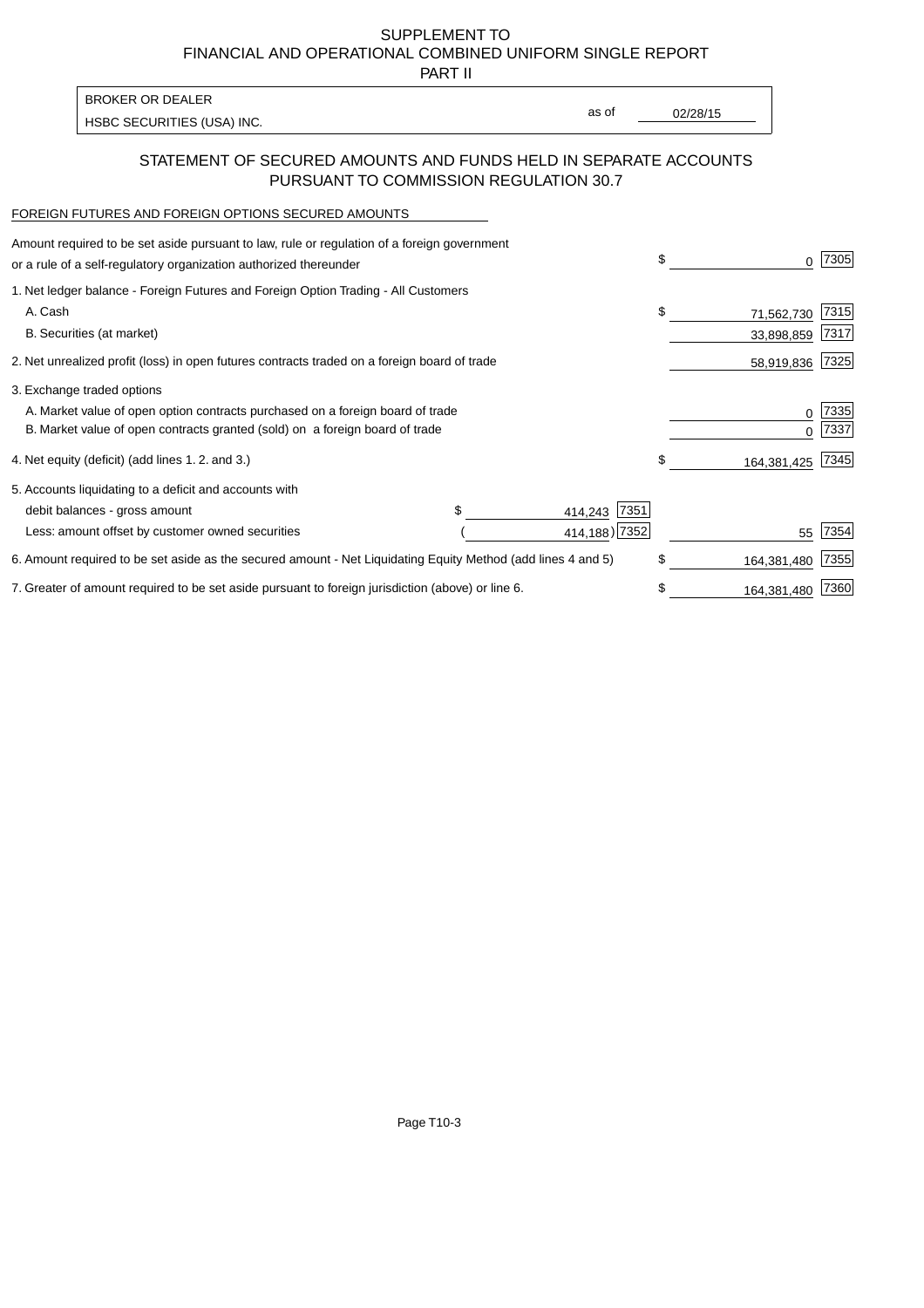# SUPPLEMENT TO

FINANCIAL AND OPERATIONAL COMBINED UNIFORM SINGLE REPORT

PART II

## BROKER OR DEALER

HSBC SECURITIES (USA) INC.

02/28/15 as of

# STATEMENT OF SECURED AMOUNTS AND FUNDS HELD IN SEPARATE ACCOUNTS PURSUANT TO COMMISSION REGULATION 30.7

#### FUNDS DEPOSITED IN SEPARATE REGULATION 30.7 ACCOUNTS

| 1. Cash in banks                                                                       |                       |              |                    |
|----------------------------------------------------------------------------------------|-----------------------|--------------|--------------------|
| A. Banks located in the United States                                                  | \$<br>47,984,983      | 7500         |                    |
| B. Other banks qualified under Regulation 30.7                                         |                       |              |                    |
| 7510<br>Name(s):<br><b>HARRIS TRUST</b>                                                |                       | $0$  7520 \$ | 47,984,983 7530    |
| 2. Securities                                                                          |                       |              |                    |
| A. In safekeeping with banks located in the United States                              | \$<br>78,898,859 7540 |              |                    |
| B. In safekeeping with other banks qualified under Regulation 30.7                     |                       |              |                    |
| 7550<br>Name(s):<br><b>HARRIS TRUST</b>                                                |                       | $0$  7560    | 78,898,859 7570    |
| 3. Equities with registered futures commission merchants                               |                       |              |                    |
| A. Cash                                                                                | \$                    | $0$   7580   |                    |
| <b>B.</b> Securities                                                                   | 0                     | 7590         |                    |
| C. Unrealized gain (loss) on open futures contracts                                    | 0                     | 7600         |                    |
| D. Value of long option contracts                                                      |                       | $0$ 7610     |                    |
| E. Value of short option contracts                                                     |                       | $0$ ) 7615   | 0 7620             |
| 4. Amounts held by clearing organizations of foreign boards of trade                   |                       |              |                    |
| Name(s):<br>7630                                                                       |                       |              |                    |
| A. Cash                                                                                | \$                    | 7640         |                    |
| <b>B.</b> Securities                                                                   |                       | 7650         |                    |
| C. Amount due to (from) clearing organizations - daily variation                       |                       | 7660         |                    |
| D. Value of long option contracts                                                      |                       | 7670         |                    |
| E. Value of short option contracts                                                     |                       | ) 7675       | 7680               |
| 5. Amounts held by members of foreign boards of trade                                  |                       |              |                    |
| Name(s):<br>7690                                                                       |                       |              |                    |
| A. Cash                                                                                | \$<br>27,008,993      | 7700         |                    |
| <b>B.</b> Securities                                                                   |                       | $0$  7710    |                    |
| C. Unrealized gain (loss) on open futures contracts                                    | 58,919,836 7720       |              |                    |
| D. Value of long option contracts                                                      |                       | 0 7730       |                    |
| E. Value of short option contracts                                                     |                       | $0$ ) 7735   | 7740<br>85,928,829 |
| 6. Amounts with other depositories designated by a foreign board of trade              |                       |              |                    |
| 7750<br>Name(s):                                                                       |                       |              | $0^{7760}$         |
| 7. Segregated funds on hand (describe:                                                 |                       |              | 0 7765             |
| 8. Total funds in separate section 30.7 accounts                                       |                       | \$           | 212,812,671 7770   |
| 9. Excess (deficiency) set Aside Funds for Secured Amount (subtract Line 7 Secured     |                       |              |                    |
| Statement page T10-3 from Line 8)                                                      |                       | \$           | 48,431,191 7380    |
| 10. Management Target Amount for Excess funds in separate section 30.7 accounts        |                       | \$           | 37,455,533 7780    |
| 11. Excess (deficiency) funds in separate 30.7 accounts over (under) Management Target |                       | \$           | 10,975,658 7785    |
|                                                                                        |                       |              |                    |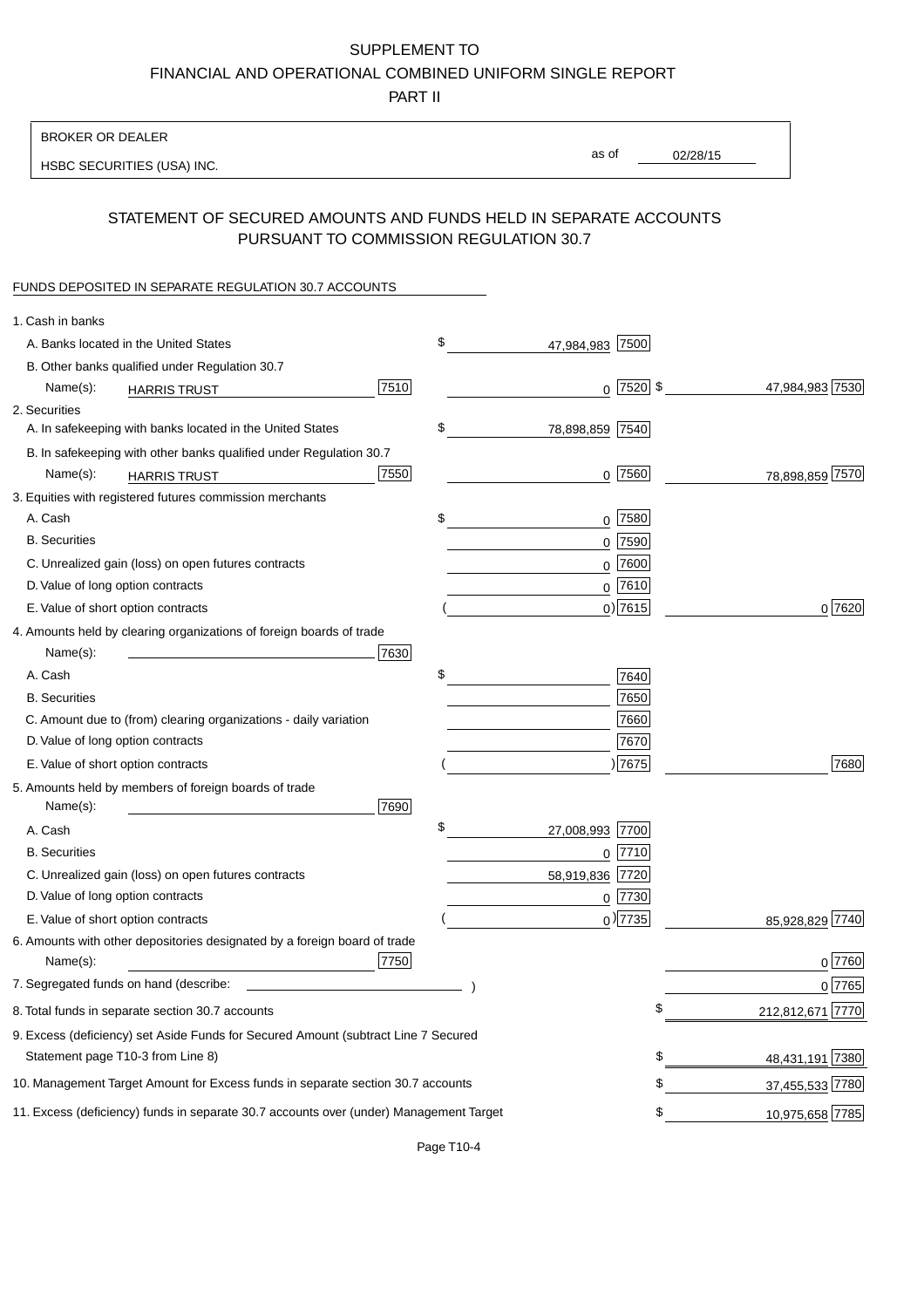#### SUPPLEMENT TO FINANCIAL AND OPERATIONAL COMBINED UNIFORM SINGLE REPORT PART II

HSBC SECURITIES (USA) INC. The contract of the contract of the contract of the contract of the contract of the contract of the contract of the contract of the contract of the contract of the contract of the contract of the BROKER OR DEALER

as of

## STATEMENT OF CLEARED SWAPS CUSTOMER SEGREGATION REQUIREMENTS AND FUNDS IN CLEARED SWAPS CUSTOMER ACCOUNTS UNDER 4D(F) OF THE CEA

| <b>Cleared Swaps Customer Requirements</b>                                                                  |                     |                             |
|-------------------------------------------------------------------------------------------------------------|---------------------|-----------------------------|
| 1. Net ledger balance                                                                                       |                     |                             |
| A. Cash                                                                                                     |                     | \$<br>8500<br>1,061,662,387 |
| B. Securities (at market)                                                                                   |                     | 969,707,349 8510            |
| 2. Net unrealized profit (loss) in open cleared swaps                                                       |                     | $(1,004,906,990)$ 8520      |
| 3. Cleared swaps options                                                                                    |                     |                             |
| A. Market value of open cleared swaps option contracts purchased                                            |                     | 0 8530                      |
| B. Market value of open cleared swaps option contracts granted (sold)                                       |                     | 0 8540                      |
| 4. Net equity (deficit) (add lines 1, 2, and 3)                                                             |                     | \$<br>1,026,462,746 8550    |
| 5. Accounts liquidating to a deficit and accounts with                                                      |                     |                             |
| debit balances - gross amount                                                                               | 4,933,033 8560<br>S |                             |
| Less: amount offset by customer owned securities                                                            | 4,933,033) 8570     | 0 8580                      |
| 6. Amount required to be segregated for cleared swaps customers (add lines 4 and 5)                         |                     | \$<br>1,026,462,746 8590    |
| Funds in Cleared Swaps Customer Segregated Accounts                                                         |                     |                             |
| 7. Deposited in cleared swaps customer segregated accounts at banks                                         |                     |                             |
| A. Cash                                                                                                     |                     | \$<br>38,053,432 8600       |
| B. Securities representing investments of cleared swaps customers' funds (at market)                        |                     | $0^{8610}$                  |
| C. Securities held for particular cleared swaps customers in lieu of cash (at market)                       |                     | 58,824,009 8620             |
| 8. Margins on deposit with derivatives clearing organizations in cleared swaps customer segregated accounts |                     |                             |
| A. Cash                                                                                                     |                     | 175,179,336 8630            |
| B. Securities representing investments of cleared swaps customers' funds (at market)                        |                     | 25,000,000 8640             |
| C. Securities held for particular cleared swaps customers in lieu of cash (at market)                       |                     | 910,883,340 8650            |
| 9. Net settlement from (to) derivatives clearing organizations                                              |                     | 8660<br>(27,998,822)        |
| 10. Cleared swaps options                                                                                   |                     |                             |
| A. Value of open cleared swaps long option contracts                                                        |                     | $0^{8670}$                  |
| B. Value of open cleared swaps short option contracts                                                       |                     | $0$ ) 8680                  |
| 11. Net equities with other FCMs                                                                            |                     |                             |
| A. Net liquidating equity                                                                                   |                     | $0^{8690}$                  |
| B. Securities representing investments of cleared swaps customers' funds (at market)                        |                     | 0 8700                      |
| C. Securities held for particular cleared swaps customers in lieu of cash (at market)                       |                     | 0 8710                      |
| 12. Cleared swaps customer funds on hand (describe: _                                                       |                     | $0 \, 8715$                 |
| 13. Total amount in cleared swaps customer segregation (add lines 7 through 12)                             |                     | \$<br>1,179,941,295 8720    |
| 14. Excess (deficiency) funds in cleared swaps customer segregation (subtract line 6 from line 13)          |                     | \$<br>153,478,549 8730      |
| 15. Management Target Amount for Excess funds in cleared swaps segregated accounts                          |                     | \$<br>30,000,000 8760       |
| 16. Excess (deficiency) funds in cleared swaps customer segregated accounts over                            |                     |                             |
| (under) Management Target Excess                                                                            |                     | \$<br>123,478,549 8770      |